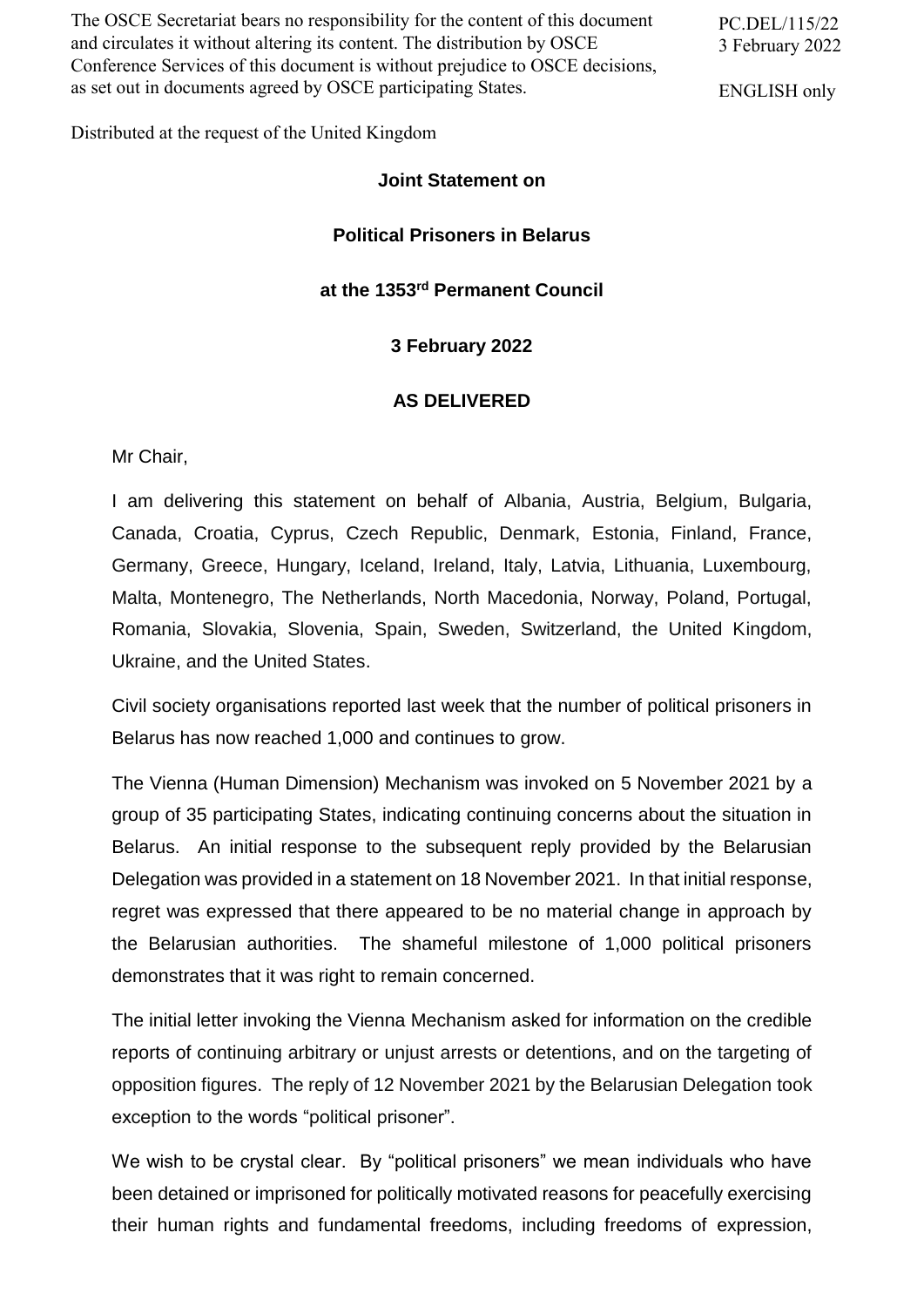peaceful assembly and association. It includes where the length of detention or the conditions of detention are clearly not proportionate. In this regard, we reference the cases mentioned in the invocation of the Vienna Mechanism, including the cases of Maria Kolesnikava and Maksim Znak.

Despite the pressures they are facing, Civil Society Organisations and human rights defenders have continued to monitor the numbers of political prisoners in Belarus. The well-respected civil society organisation Viasna lists political prisoners according to the [criteria](https://spring96.org/files/misc/politprisoner-guidelines-final_en.pdf) of the Parliamentary Assembly of the Council of Europe (PACE). Set against those criteria, Viasna judges that today there are currently 1,022 political prisoners in Belarus. Unfortunately, Viasna and its staff have also been subject to harassment and unjust detention. Some of the more than a thousand political prisoners being held include Viasna staff and volunteers, dedicated human rights defenders who want to see a better future for their country – individuals such as Viasna Chairman Ales Bialiatski, Valiantsin Stefanovich and Volunteer Coordinator Marfa Rabkova.

Other high profile cases of concern include those of Viktar Babaryka, as well as the 14 December 2021 politically motivated convictions of Belarusian opposition figures Syarhey Tsikhanouski, Mikalai Statkevich, Radio Liberty journalist Ihar Losik, and chairwoman of a national minority organisation, Andżelika Borys.

Mr Chair,

The Belarusian Delegation has often claimed to seek a dialogue on the issues which we have regularly raised in the Permanent Council. The Vienna Mechanism is a tool for such dialogue, but in order for it to be a true dialogue it requires the Belarusian authorities to engage substantively, realistically and honestly on the subject. It requires them to recognise our legitimate continuing concerns, which mirror those of civil society, independent media and human rights defenders.

As part of our efforts to create a constructive dialogue, we today ask the Delegation of Belarus to consider carefully, and reply to, the following questions:

(i) will the Belarusian authorities, in the interests of transparency and dialogue, **publish their full response to the Vienna Mechanism invocation**?